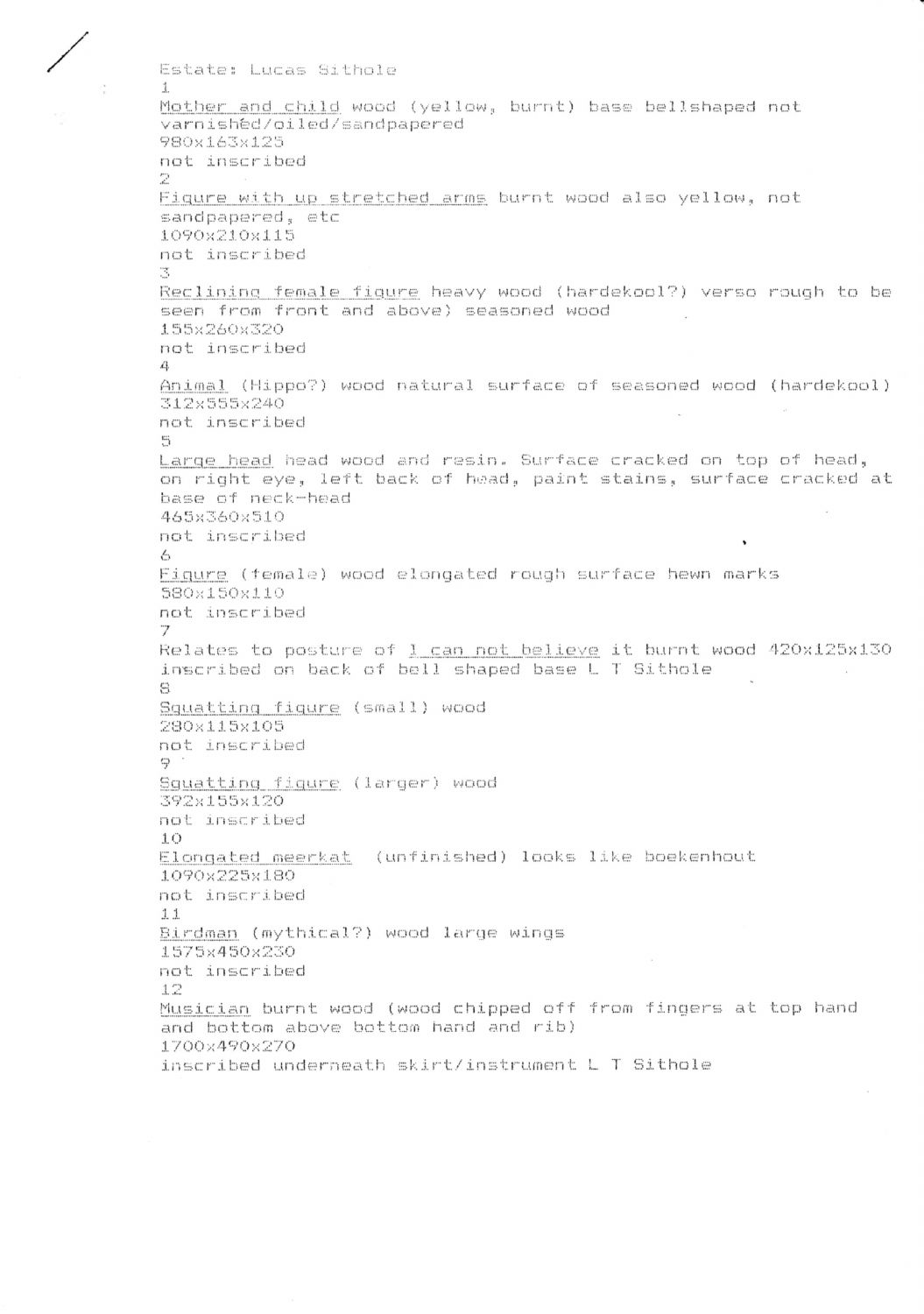$1.3$ Mythical bird (?) bird (elongated face) on bell shaped base wood 1720x880x270 inscribed bottom right T . Sithole (visible)  $1.4$ Couple burnt wood 1715x340x310 not inscribed  $15 -$ Elongated figure (heavy cast), figure: light cream, base: green 1710x330x316 inscribed on base behind figure "lhole" (visible) label on base no 3? (work was exhibited)  $1.4$ Head (of a girl?) teak (?) unfinished 450x230x260 not inscribed  $17$ Buffalo head wood filled and finished with resin underneath surface cracks, wood cracks remains of label underneath back of  $n$  $\in$  $k$ inscribed bottom right underneath horn L.T.Sithole 280x870x 18 Little lady (hardekool?) 440x175x85 not inscribed 19 Meerkat (unfinished) light boekenhout (?) 1610x130x210 not inscribed  $20$ Meerkat found wood / rough / unfinished 217x320x245 not inscribed  $21.$ Figure with arms/hands crossed in prayer burnt wood 700x160x170 not inscribed 22 Animal (tiger/lion) weathered and burnt wood 330x1580x360 not inscribed 23 Fish heavy wood, short tail fin cracked, tail fin at bottom has been fixed previously, cracks running from mouth across head 220x1280x300 inscribed underneath L>T>Sithole 24 Lizard/animal/any reptile wood, open/hollow head 1270x220x390 inscribed underneath front part of body L.T.Sithole 25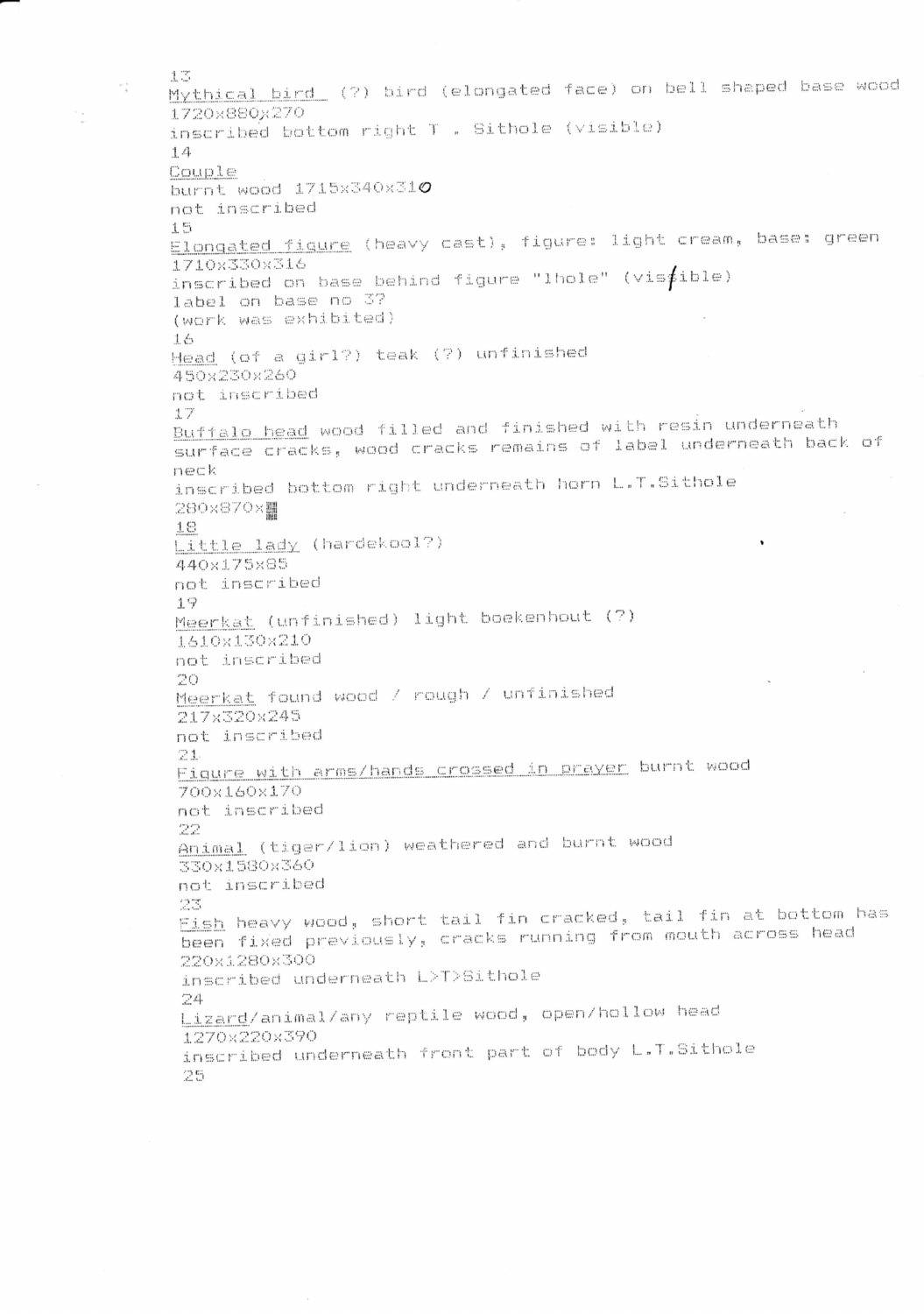Bird tamboti (?) 80x312x80 inscribed underneath Sithole (visible) 26. Base (bell shaped) heavy wood 190x140x140 not inscribed 27 Animal (beginnings) rough wood 170x360x185 not inscribed 28 Animal head (of a giraffe) wood and resin, surface cracks in hollow of eye, base section nailed, metal heads shining 980x580x320 inscribed beneath T Sithole (visible)  $\mathcal{D}$ Animal painted cement (or bronzed?), right foot badly damaged, surface cracked and chipped off where front leg meets body, edges of toes cracked off 460x1040x440 inscribed bottom of belly L.T.Sithole 30 Bent woman cement and resin/fibre glass finish 350×840×355 not inscribed 78.4 Animal head (beginnings) wood 100x460x105 not inscribed 32 Wood (beginnings of sculpture/base) wood 300x280x360 not inscribed 33 Tiger cement and resin/fibre galss finish 340x860x390 not inscribed 34 Bird (on bell shaped base) wood and resin left wing cracked, base cracked 415x200x105 winscribed L.T.Sithole on base 35 . Elongated female figure wood (very light) arms damaged 645×50×50 not inscribed 3A Animal hollow for an eye wood 465x110x640 not inscribed 37 Female bird teak? beak prominent, elongated neck 530×85×175 not inscribed 38 Reptile (hard/heavy wood) red ivory?/hardekool? 110x620x70 not inscribed 39 Little animal boekenhout 175x360x70 not inscribed

 $\epsilon$  .

13